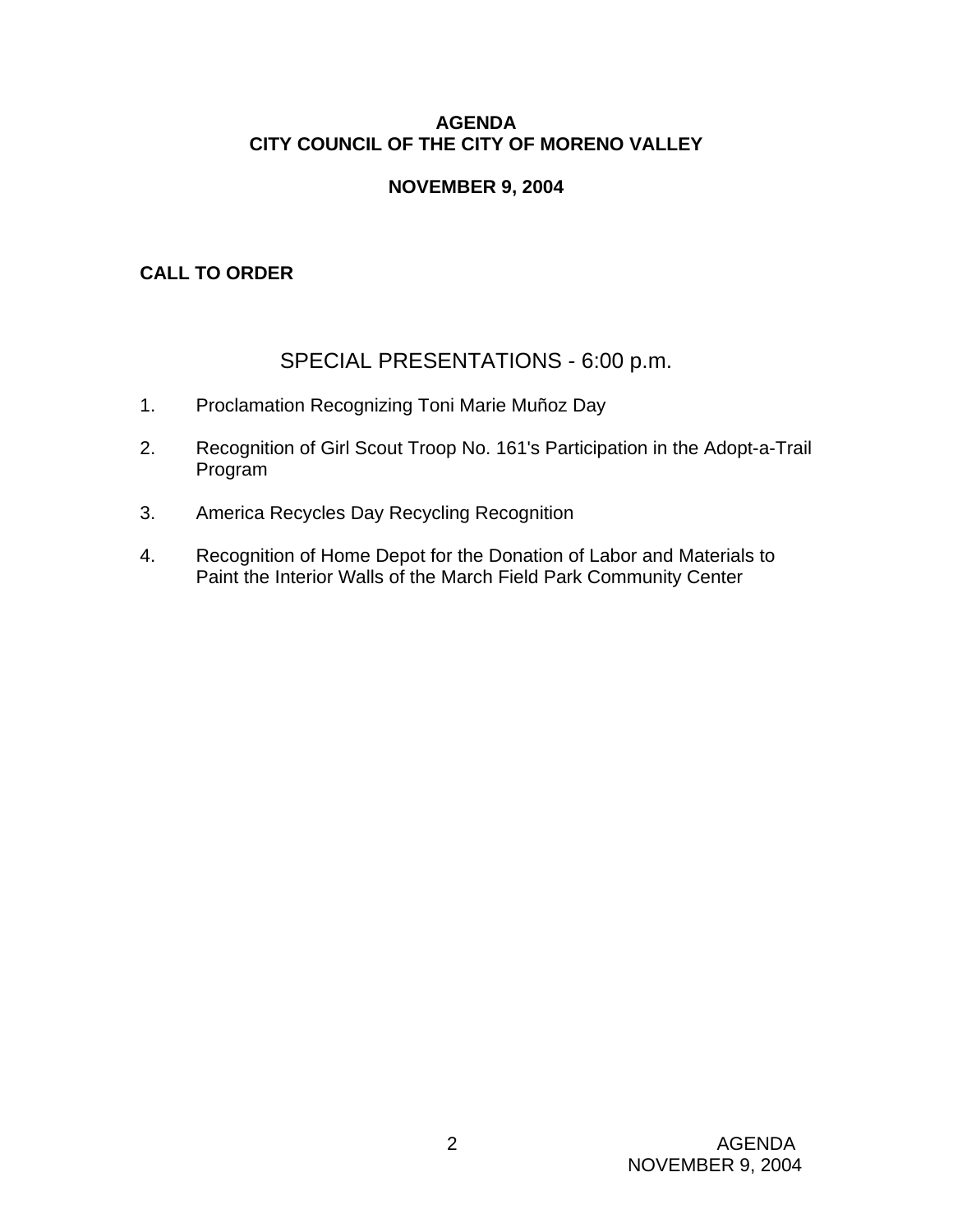### **AGENDA JOINT MEETING OF THE CITY COUNCIL OF THE CITY OF MORENO VALLEY MORENO VALLEY COMMUNITY SERVICES DISTRICT COMMUNITY REDEVELOPMENT AGENCY OF THE CITY OF MORENO VALLEY AND THE BOARD OF LIBRARY TRUSTEES**

### **REGULAR MEETING - 6:30 P.M. NOVEMBER 9, 2004**

**CALL TO ORDER** (Joint Meeting of the City Council of the City of Moreno Valley, Moreno Valley Community Services District, Community Redevelopment Agency of the City of Moreno Valley and the Board of Library Trustees - actions taken at the Joint Meeting are those of the Agency indicated on each Agenda item)

### **PLEDGE OF ALLEGIANCE**

**INVOCATION** – Pastor David Richardson, Jr. – Imani Praise Fellowship

### **ROLL CALL**

#### **INTRODUCTIONS**

PUBLIC COMMENTS **ON MATTERS ON THE AGENDA** WILL BE TAKEN UP AS THE ITEM IS CALLED FOR BUSINESS, BETWEEN STAFF'S REPORT AND CITY COUNCIL DELIBERATION (SPEAKER SLIPS MAY BE TURNED IN UNTIL THE ITEM IS CALLED FOR BUSINESS.) Those wishing to speak should submit a BLUE speaker slip to the Bailiff. There is a three-minute limit per person. All remarks and questions shall be addressed to the presiding officer or to the City Council and not to any individual Council member, staff member or other person.

PUBLIC COMMENTS **ON MATTERS NOT ON THE AGENDA** UNDER THE JURISDICTION OF THE CITY COUNCIL WILL BE HEARD PRIOR TO CITY COUNCIL REPORTS AND CLOSING COMMENTS. IN THE EVENT THAT THE AGENDA ITEM FOR SUCH PUBLIC COMMENTS HAS NOT BEEN CALLED BY 9:00 P.M., IT SHALL BE CALLED AS THE NEXT ITEM OF BUSINESS FOLLOWING THE CONCLUSION OF ANY ITEM BEING HEARD AT 9:00 P.M. Those wishing to speak should submit a BLUE speaker slip to the Bailiff. There is a three-minute limit per person. All remarks and questions shall be addressed to the presiding officer or to the City Council and not to any individual Council member, staff member or other person.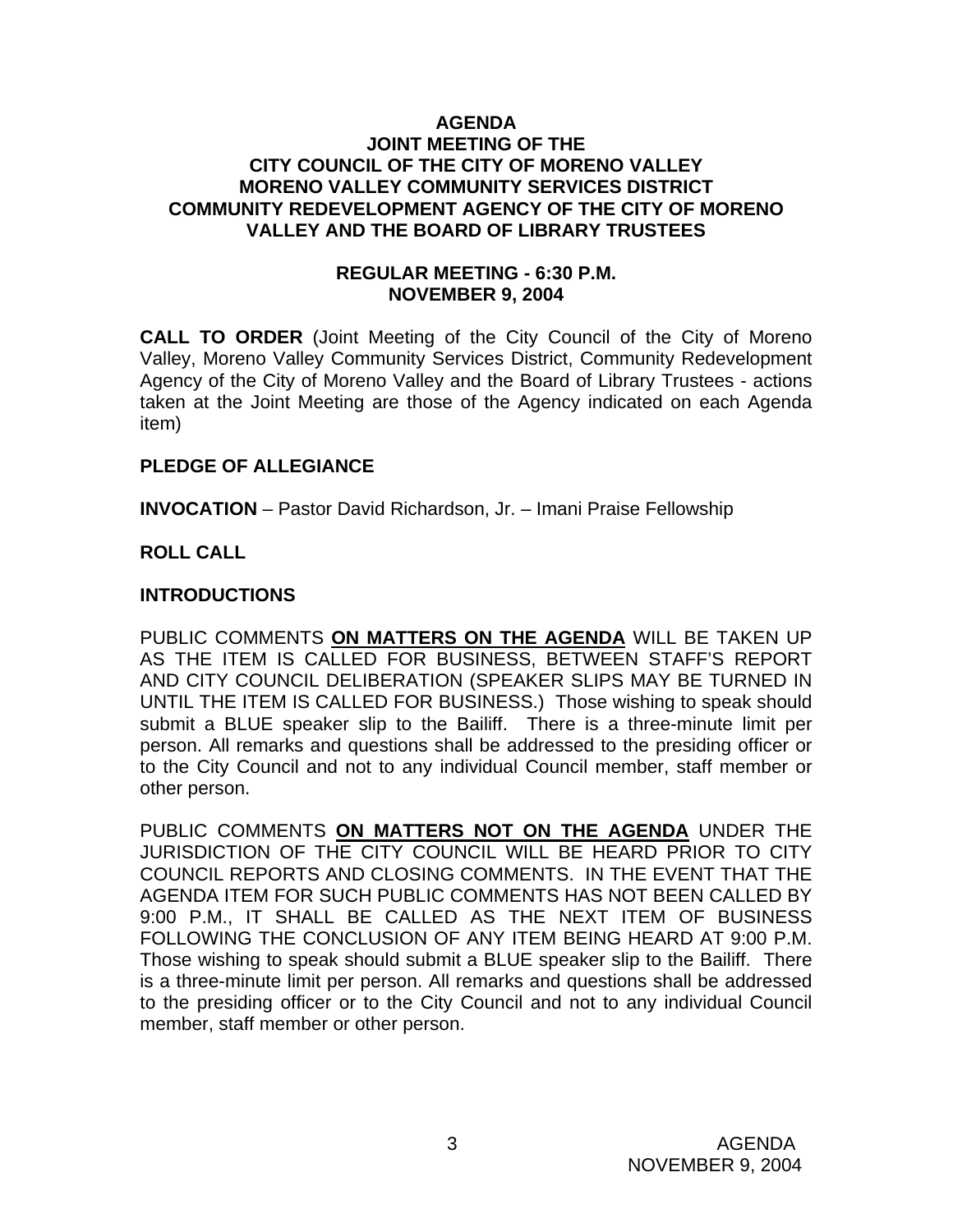## **JOINT CONSENT CALENDARS (SECTIONS A-D) OF THE CITY COUNCIL OF THE CITY OF MORENO VALLEY, MORENO VALLEY COMMUNITY SERVICES DISTRICT, COMMUNITY REDEVELOPMENT AGENCY OF THE CITY OF MORENO VALLEY, AND THE BOARD OF LIBRARY TRUSTEES**

All items listed under the Consent Calendars, Sections A, B, C, and D are considered to be routine and non-controversial, and may be enacted by one motion unless a member of the Council, Community Services District, Redevelopment Agency or the Board of Library Trustees requests that an item be removed for separate action. The motion to adopt the Consent Calendars is deemed to be a separate motion by each Agency and shall be so recorded by the City Clerk. Items withdrawn for report/discussion will be heard after public hearing items.

# **A. CONSENT CALENDAR** - **CITY COUNCIL**

- A1. ORDINANCES FIRST READING BY TITLE ONLY Recommendation: Waive reading of all Ordinance Introductions and read by title only.
- A2. MINUTES REGULAR MEETING OF OCTOBER 12, 2004 (Report of: City Clerk's Department) Recommendation: Approve as submitted.
- A3. MINUTES SPECIAL MEETING OF OCTOBER 19, 2004 (Report of: City Clerk's Department) Recommendation: Approve as submitted.
- A4. AMENDMENT TO AGREEMENT FOR PROFESSIONAL CONSULTANT SERVICES FOR THE TEA AQUEDUCT BIKE TRAIL IMPROVEMENTS, PROJECT NO. 02-46165321 (Report of: Public Works Department) Recommendation: Approve the 1<sup>st</sup> Amendment to Agreement for Professional Consultant Services with Engineering Resources of Southern California, Inc., 3550 East Florida Avenue, Suite B, Hemet, California 92544 to provide design engineering services for the Aqueduct Bike Trail Improvements; authorize the Mayor to execute the 1<sup>st</sup> Amendment to Agreement for Professional Consultant Services with Engineering Resources of Southern California, Inc.; and authorize an increase in the Purchase Order to Engineering Resources of Southern California, Inc. in the not-toexceed amount of \$55,160.00 for Account No. 461.65321 when the 1<sup>st</sup> Amendment to Agreement has been signed by all parties.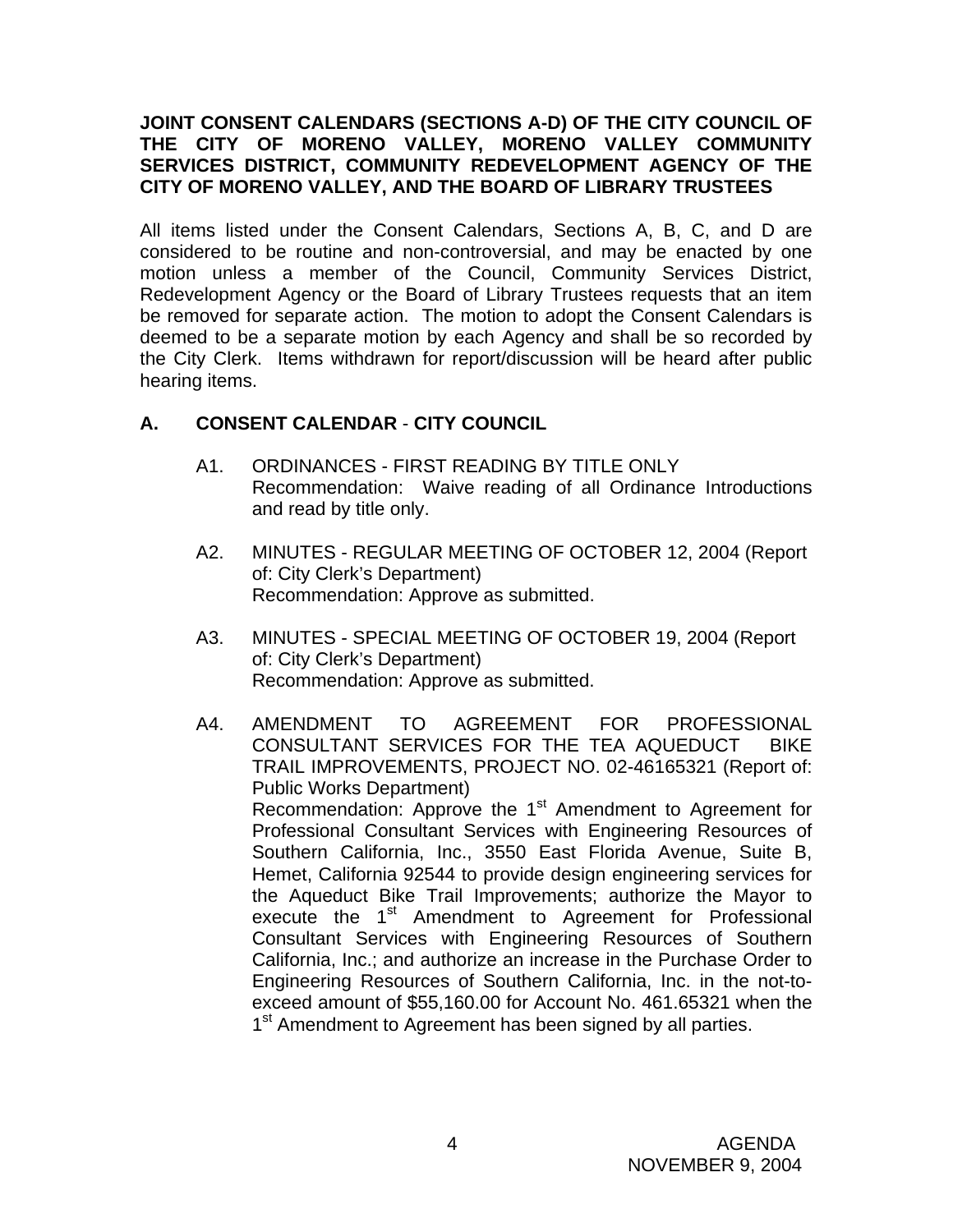- A5. REQUEST FOR PURCHASE OF TWENTY-SIX (26) BATTERY BACKUP SYSTEM COMPONENTS – PROJECT NUMBER 04- 12567322 (Report of: Public Works Department) Recommendation: Authorize the issuance of a Purchase Order to the JTB Supply Co., Inc. in the amount of \$162,776, which includes the purchase amount, plus 5% contingency (Account No. 125.67322.7400).
- A6. APPROVAL OF FINAL MAP 31889 CONDOMINIUM PROJECT, AND ACCEPT BONDS & AGREEMENT FOR PUBLIC RIGHT-OF-WAY IMPROVEMENTS - SOUTHWEST CORNER OF CACTUS AVENUE AND MORENO BEACH DRIVE - SUBDIVIDER - WESTERN PACIFIC HOUSING, 16755 VON KARMAN AVENUE, SUITE 200, IRVINE, CA 92606 (Report of Public Works Department) Recommendation: Approve Final Map 31889, authorize the City Clerk to sign the map and transmit said map to the County

Recorder's Office for recordation; accept the Bonds and Agreement for Public Improvements; authorize the Mayor to execute the Agreement; and direct the City Clerk to forward the signed Agreement to the County Recorder's Office for recordation.

A7. APPROVAL OF FINAL MAP 31890 – CONDOMINIUM PROJECT, AND ACCEPT BONDS & AGREEMENT FOR PUBLIC RIGHT-OF-WAY IMPROVEMENTS - NORTHWEST CORNER OF JOHN F. KENNEDY DRIVE AND MORENO BEACH DRIVE - SUBDIVIDER - WESTERN PACIFIC HOUSING, 16755 VON KARMAN AVENUE, SUITE 200, IRVINE, CA 92606 (Report of: Public Works Department)

 Recommendation: Approve Final Map 31890, authorize the City Clerk to sign the map and transmit said map to the County Recorder's Office for recordation; accept the Bonds and Agreement for Public Improvements; authorize the Mayor to execute the Agreement; and direct the City Clerk to forward the signed Agreement to the County Recorder's Office for recordation.

A8. APPROVAL OF FINAL MAP 29920-1 – SINGLE FAMILY RESIDENTIAL PROJECT, AND ACCEPT BONDS & AGREEMENT FOR PUBLIC RIGHT-OF-WAY IMPROVEMENTS - SOUTH SIDE OF IRIS AVENUE, EAST OF LASSELLE STREET - SUBDIVIDER - CHT INVESTMENT, LLC - 1000 DOVE STREET, SUITE 100 – NEWPORT BEACH, CA 92660 (Report of: Public Works Department)

 Recommendation: Approve Final Map 29920-1; authorize the City Clerk to sign the map and transmit said map to the County Recorder's Office for recordation; accept the Bonds and Agreement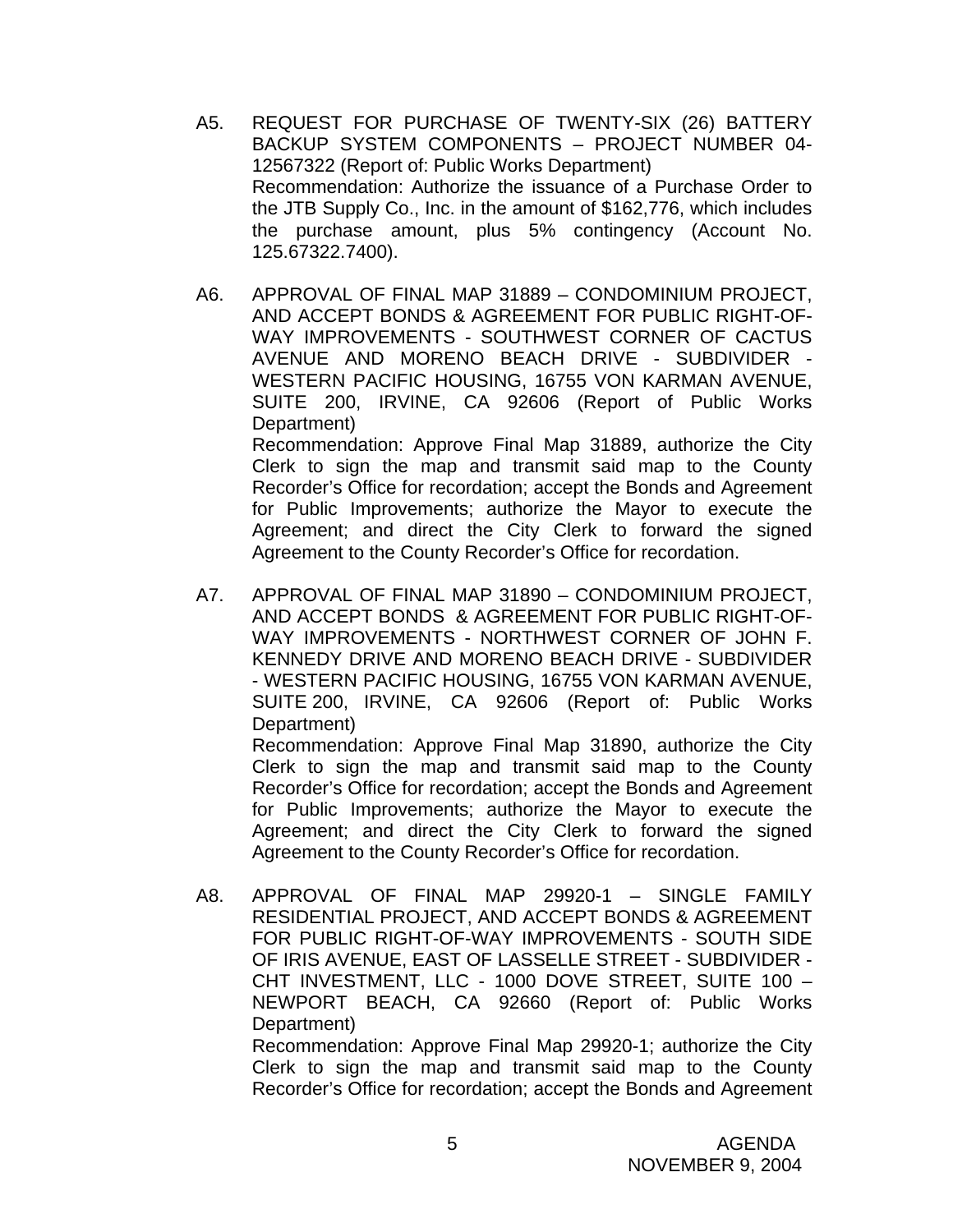for Public Improvements; authorize the Mayor to execute the Agreement; and direct the City Clerk to forward the signed Agreement to the County Recorder's Office for recordation.

- A9. APPROVAL OF FINAL MAP 29920-2 SINGLE FAMILY RESIDENTIAL PROJECT, AND ACCEPT BONDS & AGREEMENT FOR PUBLIC RIGHT-OF-WAY IMPROVEMENTS - SOUTH SIDE OF IRIS AVENUE, EAST OF LASSELLE STREET - SUBDIVIDER - CHT INVESTMENT, LLC - 1000 DOVE STREET, SUITE 100, NEWPORT BEACH, CA 92660 (Report of: Public Works Department) Recommendation: Approve Final Map 29920-2, authorize the City Clerk to sign the map and transmit said map to the County Recorder's Office for recordation; accept the Bonds and Agreement for Public Improvements; authorize the Mayor to execute the Agreement; and direct the City Clerk to forward the signed Agreement to the County Recorder's Office for recordation.
- A10. FINAL MAP 27251-1 SINGLE FAMILY RESIDENTIAL PROJECT, AMENDMENT TO AGREEMENT FOR PUBLIC IMPROVEMENTS (TIME EXTENSION) – NORTHEAST CORNER OF MORRISON STREET AND EUCALYPTUS AVENUE – SUBDIVIDER – RICHLAND MEADOWLAND, LTD. – 4100 NEWPORT PLACE, SUITE 800, NEWPORT BEACH, CA 92660 (Report of: Public Works Department) Recommendation: Authorize the Mayor to execute the Amendment

to Agreement for Public Improvements for Final Map 27251-1; and instruct the City Clerk to forward the completed Amendment to Agreement for Public Improvements to the County Recorder's Office for recordation.

A11. APPROVAL OF FINAL MAP 32145 – CONDOMINIUM PROJECT, AND ACCEPT BONDS & AGREEMENT FOR PUBLIC RIGHT-OF-WAY IMPROVEMENTS - NORTHEAST CORNER OF IRIS AVENUE AND LOS CABOS DRIVE - SUBDIVIDER - K. HOVNANIAN FORECAST HOMES, INC. 3536 CONCOURS STREET, SUITE 100 - ONTARIO, CA 91764 (Report of: Public Works Department)

 Recommendation: Approve Final Map 32145, authorize the City Clerk to sign the map and transmit said map to the County Recorder's Office for recordation; accept the Bonds and Agreement for Public Improvements; authorize the Mayor to execute the Agreement; and direct the City Clerk to forward the signed Agreement to the County Recorder's Office for recordation.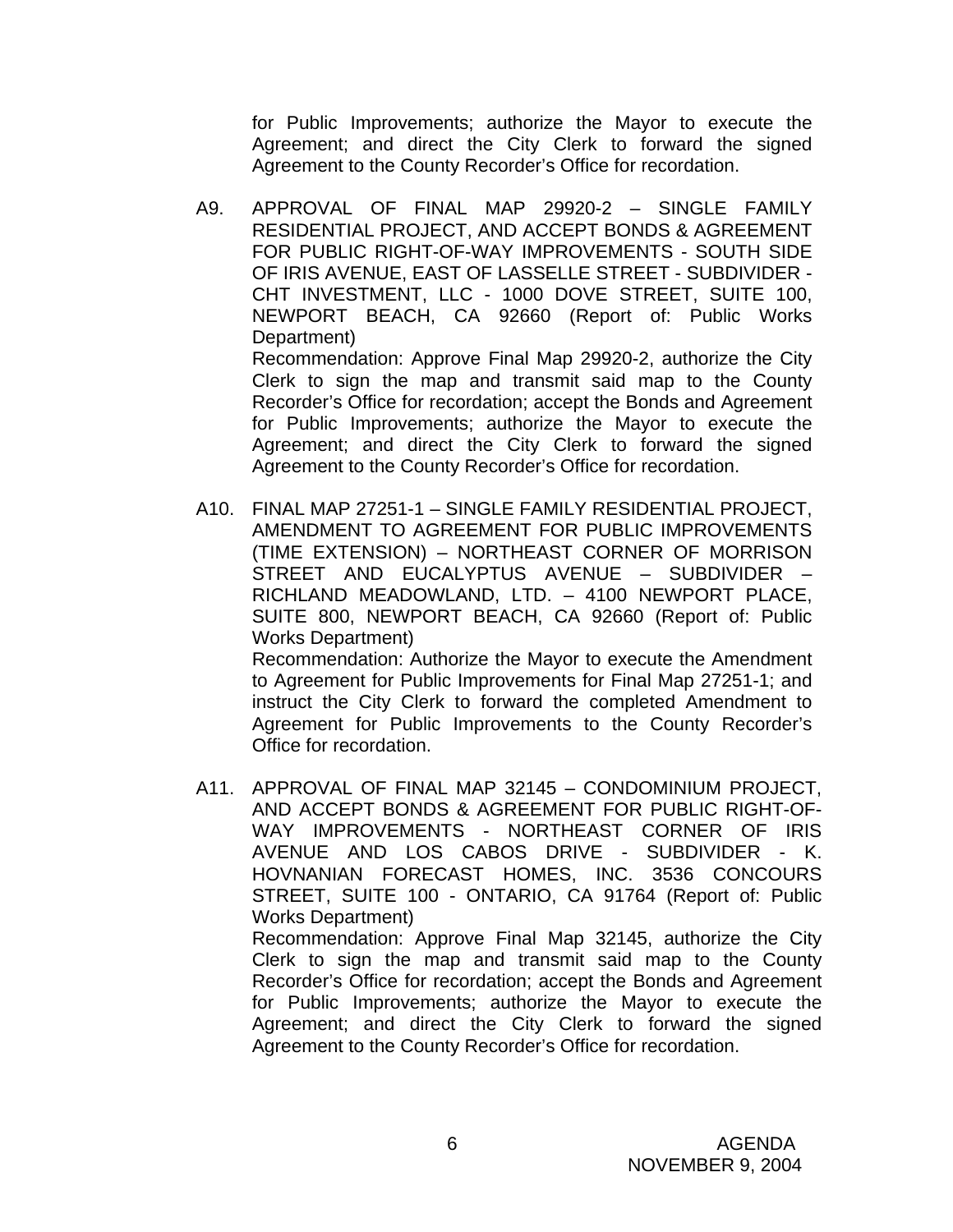- A12. REQUEST ADOPTION OF PLANS AND SPECIFICATIONS, AND AUTHORIZATION TO ADVERTISE FOR CONSTRUCTION BIDS FOR THE TRAFFIC SIGNALS AT IRONWOOD AVENUE AND NASON STREET, PROJECT NO. 03-12566923, AND AT IRONWOOD AVENUE AND MORENO BEACH DRIVE, PROJECT NO. 03-12566723 (Report of: Public Works Department) Recommendation: Adopt the plans and specifications on file in the office of the City Engineer; and authorize the City Clerk to advertise the project for construction bids.
- A13. MAIL BALLOT PROCEEDINGS FOR TENTATIVE TRACTS 31212 AND 31327 (AND ALL THE AFFECTED PHASES) FOR 1) INCLUSION INTO COMMUNITY SERVICES DISTRICT (CSD) ZONES B RESIDENTIAL STREET LIGHTING) AND D (PARKWAY LANDSCAPE MAINTENANCE) AND APPROVAL OF THE ANNUAL CHARGES; 2) APPROVAL OF THE NATIONAL POLLUTANT DISCHARGE ELIMINATION SYSTEM (NPDES) REGULATORY RATE SCHEDULE. TENTATIVE TRACT 31212 IS LOCATED ON THE EAST SIDE OF MORRISON STREET BETWEEN COTTONWOOD AVENUE AND BAY AVENUE. TENTATIVE TRACT 31327 IS LOCATED ON THE EAST SIDE OF MORRISON STREET BETWEEN BAY AVENUE AND ALESSANDRO BOULEVARD (Report of: Public Works Department)

 Recommendation: Accept public comments regarding the mail ballot proceedings for Tentative Tracts 31212 and 31327 (and all their affected phases) for approval of the National Pollutant Discharge Elimination System (NPDES) regulatory rate schedule.

A14. APPROVE THE ADDITION OF TWO NEW PART TIME CAREER CROSSING GUARD POSITION TO THE ADULT SCHOOL CROSSING GUARD PROGRAM TO STAFF THE INTERSECTIONS OF EUCALYPTUS AVENUE AT ELSWORTH STREET AND RED MAPLE LANE AT WESTERLY WAY (Report of: Public Works Department) Recommendation: Approve the addition of two new part time career

crossing guard positions to the Adult School Crossing Guard program to staff the intersection of Eucalyptus Avenue at Elsworth Street and the intersection of Red Maple Lane at Westerly Way; and approve the appropriation of \$15,200 from the General Fund Account Number 010-72110-6120 to fund the two additional part time career Adult School Crossing Guard positions for the remainder of the 2004/2005 fiscal year (December through June).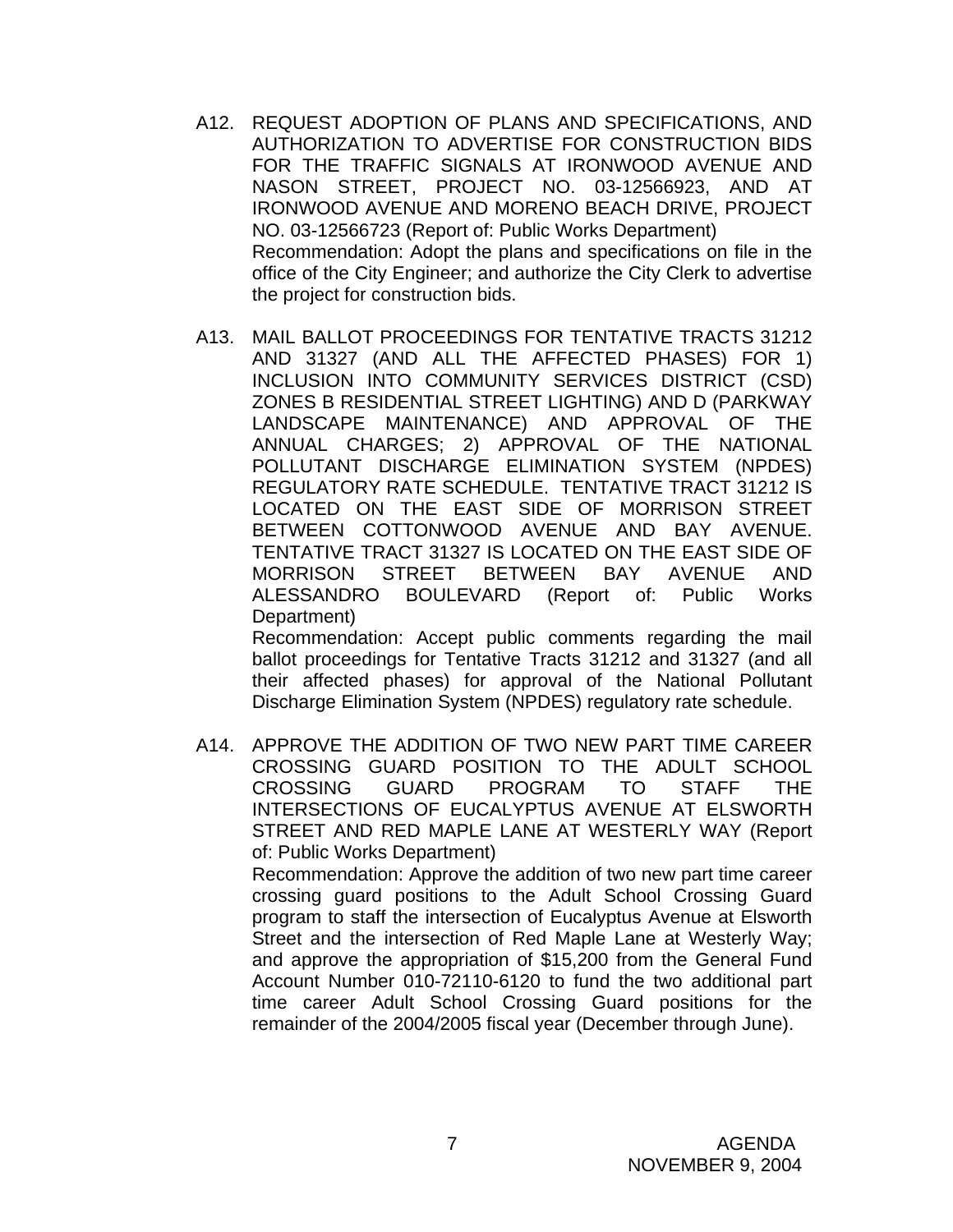- A15. NOTICE OF COMPLETION AND ACCEPTANCE OF THE FISCAL YEAR 2003/2004 ANNUAL PAVEMENT RESURFACING PROGRAM, PROJECT NO. 03-12556330 (Report of: Public Works **Department**  Recommendation: Ratify Contract Change Order Nos. 1, 2, and 3 (Final); accept the work as complete for the Fiscal Year 2003/2004 Annual Pavement Resurfacing Program, constructed by Sully-Miller Contracting Company, 1100 East Orangethorpe Avenue, Suite 200, Anaheim, California 92801; direct the City Clerk to record the Notice of Completion within ten (10) days, at the office of the County Recorder of Riverside County, as required by Section 3093 of the California Civil Code; authorize the Director of Finance to release the retention to Sully-Miller Contracting Company thirty-five (35) calendar days after the date of recordation of the Notice of Completion, if no claims are filed against the project; and accept the improvements into the City's maintained road system.
- A16. CONDITIONAL USE PERMIT 3105 REDUCE FAITHFUL PERFORMANCE BOND BY 90% AND ADOPT RESOLUTION NO. 2004-75, A RESOLUTION OF THE CITY COUNCIL OF THE CITY OF MORENO VALLEY AUTHORIZING ACCEPTANCE OF THE PUBLIC RIGHT-OF-WAY IMPROVEMENTS AS COMPLETE AND ACCEPTING BOX SPRINGS ROAD INTO THE CITY MAINTAINED STREET SYSTEM - SUBDIVIDER – FOOTHILL BAPTIST CHURCH, 21401 BOX SPRINGS ROAD, MORENO VALLEY, CA 92557 (Report of: Public Works Department) Recommendation: Approve a 90% reduction to the Faithful Performance Bond for Conditional Use Permit 3105; authorize the City Engineer to reduce the Faithful Performance Bond by 90%; and adopt Resolution No. 2004-75 authorizing the acceptance of the public right-of-way improvements for Conditional Use Permit 3105 as complete and accepting Box Springs Road into the City Maintained Street System.

#### Resolution No. 2004-75

 A Resolution of the City Council of the City of Moreno Valley, California, Authorizing the Acceptance of the Public Right-of-Way Improvements as Complete Within Conditional Use Permit 3105, and Accepting Box Springs Road into the City Maintained Street System

A17. NOTICE OF COMPLETION AND ACCEPTANCE OF THE NEWHOPE STREET IMPROVEMENT PROJECT, PROJECT NO. 01-12567421 (Report of: Public Works Department) Recommendation: Ratify Contract Change Order No. 1 (Final);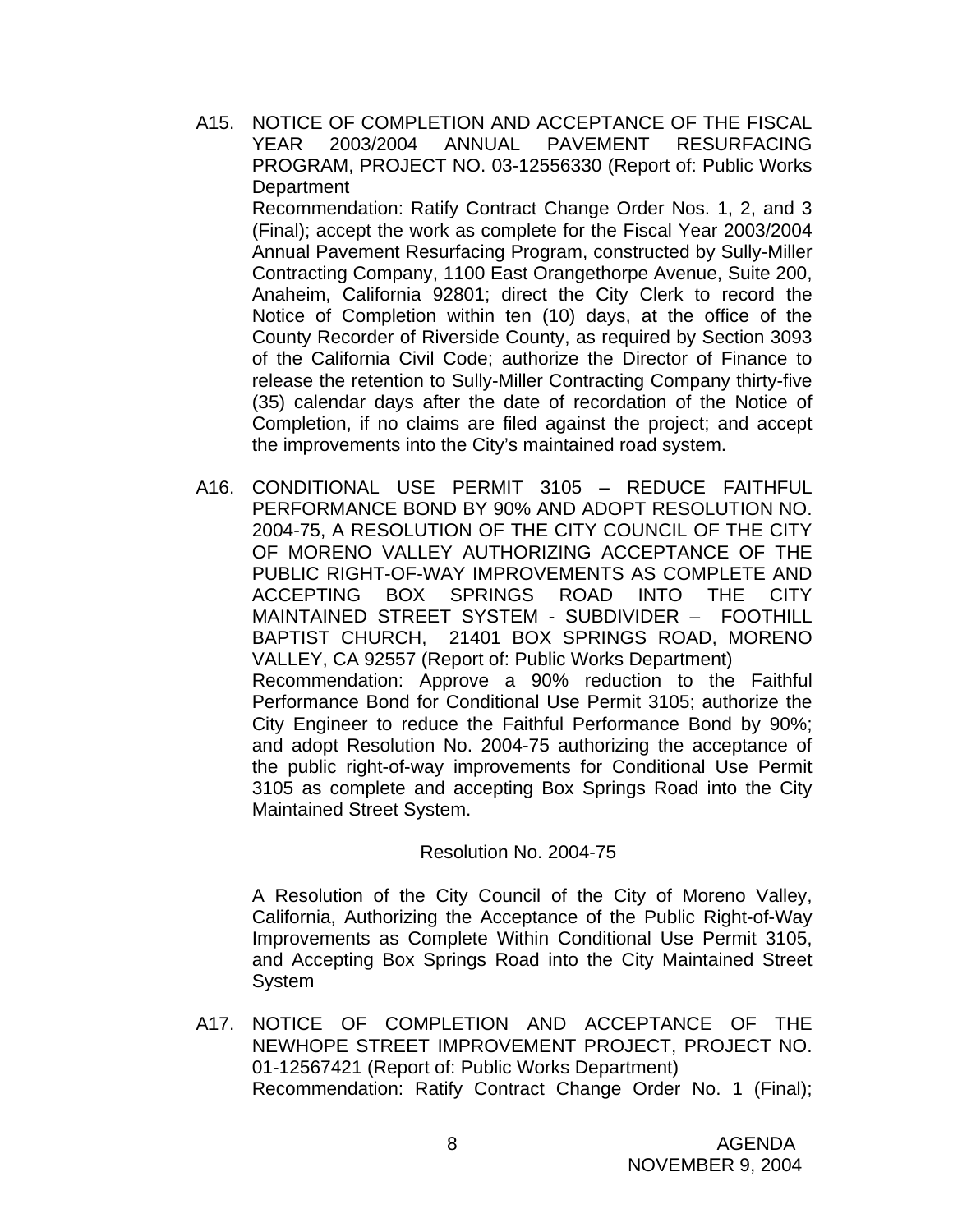accept the work as complete for the Newhope Street Improvement Project constructed by Sialic Contractors Corporation (DBA Shawnan), 12240 Woodruff Avenue, Downey, CA 90241; direct the City Clerk to record the Notice of Completion within ten (10) calendar days at the office of the County Recorder of Riverside County, as required by Section 3093 of the California Civil Code; authorize the Director of Finance to release the retention to Sialic Contractors Corporation (DBA Shawnan) thirty-five (35) calendar days after the date of recordation of the Notice of Completion, if no claims are filed against the project; and accept the improvements into the City's maintained road system.

- A18. APPROVAL OF QUARTERLY INVESTMENT REPORT QUARTER ENDED SEPTEMBER 30, 2004 (Report of: Finance Department) Recommendation: Approve and accept the quarterly investment report, in compliance with California Government Code Section 53646.
- A19. WARRANT REPORT SEPTEMBER, 2004 (Report of: Finance Department) Recommendation: Adopt Resolution No. 2004-76, approving the Warrant Report, dated September, 2004 in the total amount of \$9,246,628.34.

Resolution No. 2004-76

 A Resolution of the City Council of the City of Moreno Valley, California, Approving the Warrant Report Dated September 30, 2004

A20. MORENO VALLEY RANCH SPECIFIC PLAN 193 – REDUCE PARK FACILITY PAYMENT BOND FOR PLANNING AREAS 24, 25, 32, 49A, AND 50 – SUBDIVIDER – MC KENZIE VISTA, LP, P.O. BOX 178, BOW, WA 98232 (Report of: Parks and Recreation Department) Recommendation: Approve a \$507,108.42 reduction to the Park

Facility Payment Bonds for Planning Areas 24, 25, 32, 49, 49A, and 50; and authorize the Director of Parks and Recreation to reduce the Park Facility Payment Bond by \$507,108.42.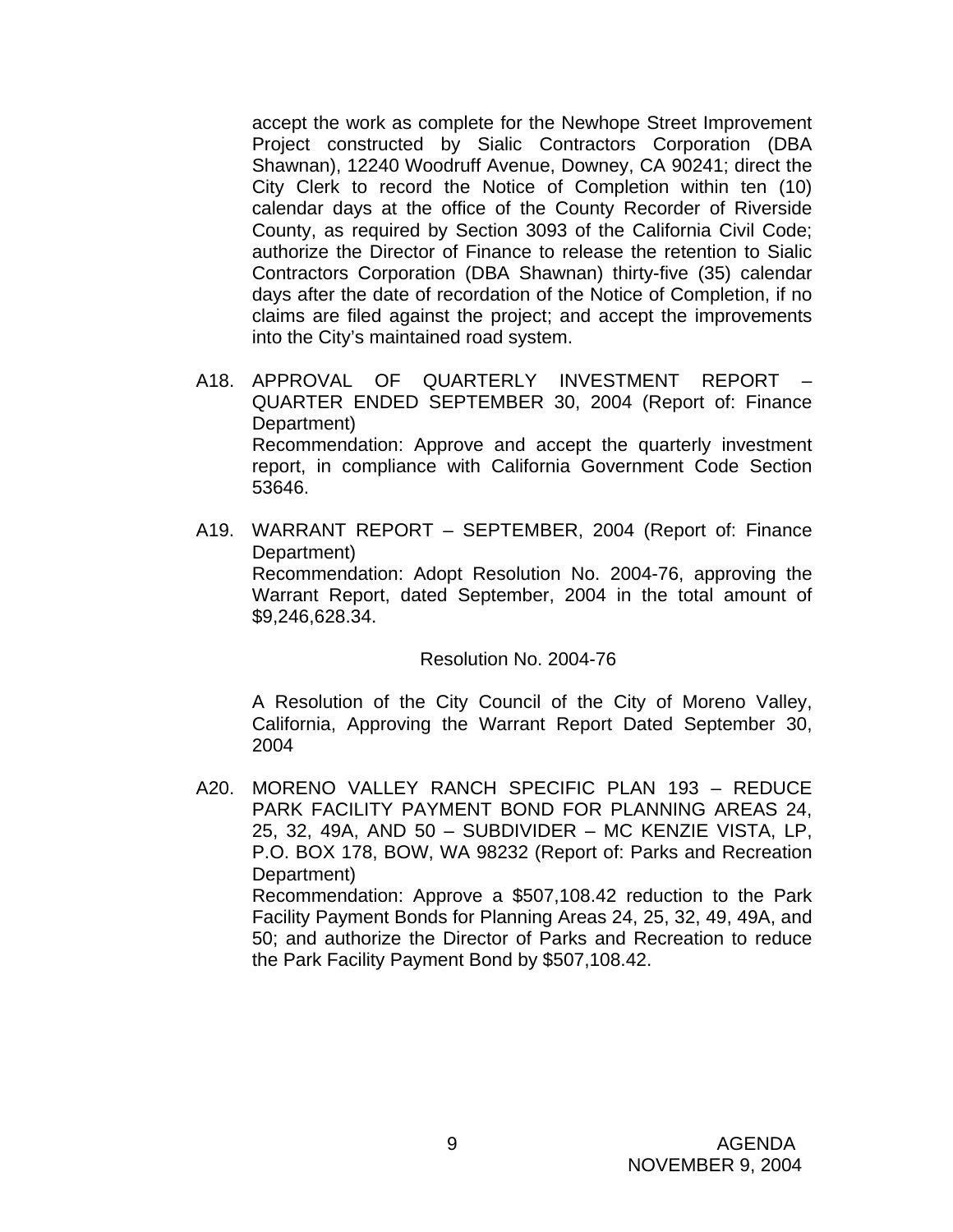- A21. LEASE AGREEMENT WITH AMR FOR FIRE STATION USE (CONTINUED FROM OCTOBER 12, 2004) (Report of: Assistant City Manager) Recommendation: Continue this matter to November 23, 2004.
- A22. MODIFICATION TO CONDITIONS OF APPROVAL FOR TRACT 31128 TO PERMIT THE ISSUANCE OF ADDITIONAL BUILDING PERMITS (Report of: Parks and Recreation Department) Recommendation: Approve the modification of the Conditions of Approval and allow DR Horton to obtain 73 building permits for Tract 31128 prior to the completion of the equestrian/multi-use trail.
- A23. APPROVAL OF PARCEL MAP 31781 A THREE-PARCEL SUBDIVISION LOCATED WITHIN THE TOWNGATE SPECIFIC PLAN (SP200) – SOUTHWEST CORNER OF STATE ROUTE 60 AND FREDERICK STREET - SUBDIVIDER – FRITZ DUDA COMPANY - 3425 VIA LIDO, SUITE 250 NEWPORT BEACH, CA 92663 (Report of: Public Works Department) Recommendation: Approve Parcel Map 31781, authorize the City Clerk to sign the map, and transmit said map to the County Recorder's Office for recordation.

# **B. CONSENT CALENDAR** - **COMMUNITY SERVICES DISTRICT**

- B1. ORDINANCES FIRST READING BY TITLE ONLY Recommendation: Waive reading of all Ordinance Introductions and read by title only.
- B2. MINUTES REGULAR MEETING OF OCTOBER 12, 2004 (Report of: City Clerk) Recommendation: Approve as submitted.
- B3. MAIL BALLOT PROCEEDINGS FOR TENTATIVE TRACTS 31212 AND 31327 (AND ALL THE AFFECTED PHASES) FOR: 1) INCLUSION INTO COMMUNITY SERVICES DISTRICT (CSD) ZONES B (RESIDENTIAL STREET LIGHTING) AND D (PARKWAY LANDSCAPE MAINTENANCE) AND APPROVAL OF THE ANNUAL CHARGES; 2) APPROVAL OF THE NATIONAL POLLUTANT DISCHARGE ELIMINATION SYSTEM (NPDES) REGULATORY RATE SCHEDULE. TENTATIVE TRACT 31212 IS LOCATED ON THE EAST SIDE OF MORRISON STREET BETWEEN COTTONWOOD AVENUE AND BAY AVENUE. TENTATIVE TRACT 31327 IS LOCATED ON THE EAST SIDE OF MORRISON STREET BETWEEN BAY AVENUE AND ALESSANDRO BOULEVARD (Report of: Public Works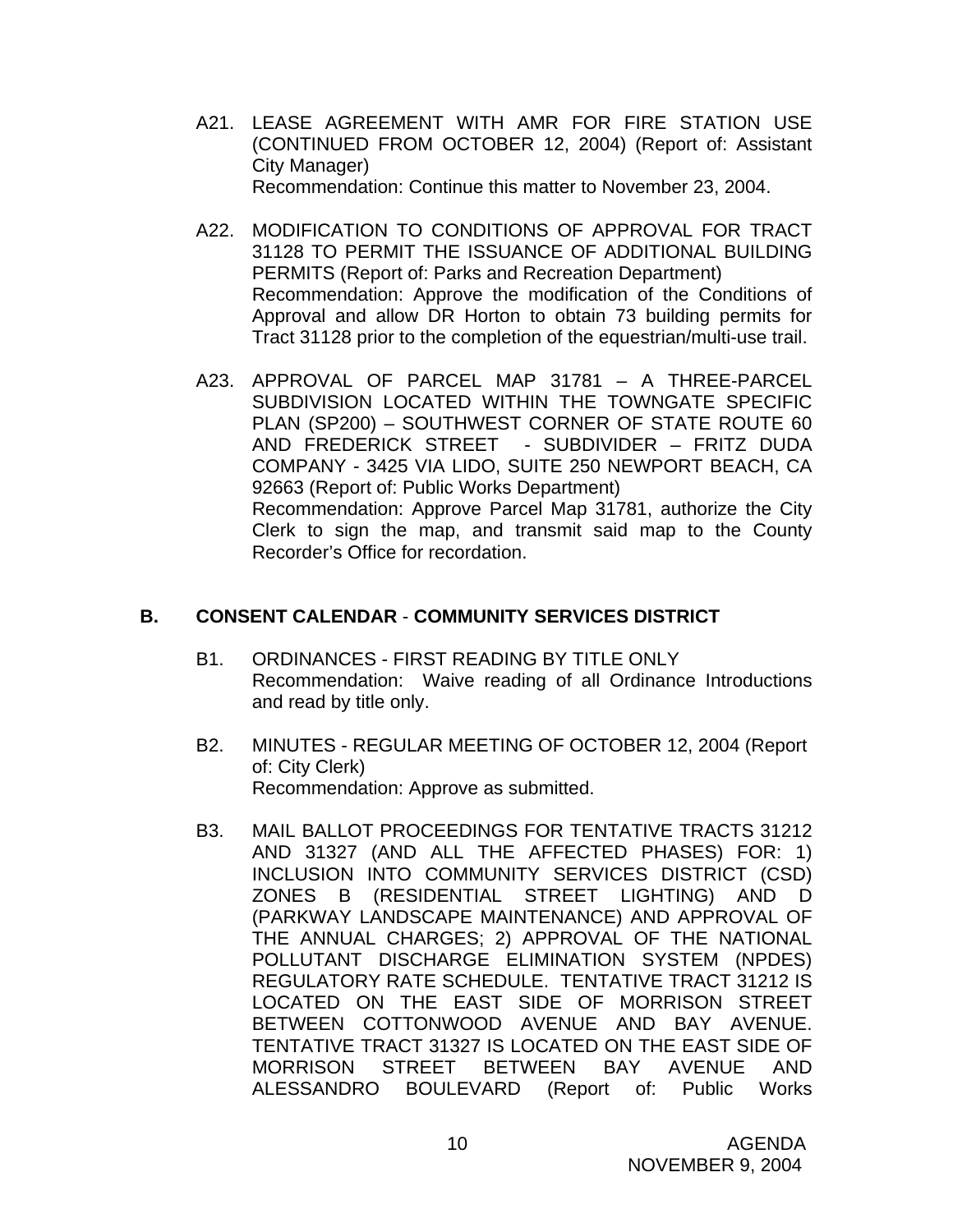Department)

 Recommendation: Accept public comments regarding the mail ballot proceedings for Tentative Tracts 31212 and 31327 (and all their affected phases) for inclusion into CSD Zone B (Residential Street Lighting), CSD Zone D (Parkway Landscape Maintenance), and approval of the annual charges.

B4. APPROVE RESOLUTIONS AND FILING OF GRANT APPLICATIONS FOR PROPOSITION 40 GRANT BONDS (Report of: Parks and Recreation Department) Recommendation: Approve the filing of an application for local assistance funds in the amount of \$1,000,000 (\$1 million) to be funded from the Youth Soccer and Recreation Development Program under the California Clean Water, Clean Air, Safe Neighborhood Parks, and Coastal Protection Act of 2002; adopt Resolution No. CSD 2004-23 to certify the approval of the governing board to enter into this transaction with the California Department of Parks and Recreation for the purpose of applying for grant funding from the Youth Soccer and Recreation Development Program under the California Clean Water, Clean Air, Safe Neighborhood Parks, and Coastal Protection Act of 2002 and to authorize the designated personnel, as shown on the resolution, to sign contract documents for Fiscal Years 2004/2005 through 2012/2013; approve the filing of an application for local assistance funds in the amount of \$1,000,000 (\$1 million) to be funded from the State Urban Parks and Healthy Communities Program under the California Clean Water, Clean Air, Safe Neighborhood Parks, and Coastal Protection Act of 2002; and adopt Resolution No. CSD 2004-24 to certify the approval of the governing board to enter into this transaction with the California Department of Parks and Recreation for the purpose of applying for grant funding from the State Urban Parks and Healthy Communities Program under the California Clean Water, Clean Air, Safe Neighborhood Parks, and Coastal Protection Act of 2002 and to authorize the designated personnel, as shown on the resolution, to sign contract documents for Fiscal Years 2004/2005 through 2012/2013.

### Resolution No. CSD 2004-23

 A Resolution of the City Council of the City of Moreno Valley, California, Acting in its Capacity as the Board of Directors of the Moreno Valley Community Services District Certifying the Approval of the Governing Board for the City of Moreno Valley Parks and Recreation Department to Apply for Grant Funds for the Youth Soccer and Recreation Development Program Under the California Clean Water, Clean Air, Safe Neighborhood Parks, and Coastal Protection Act of 2002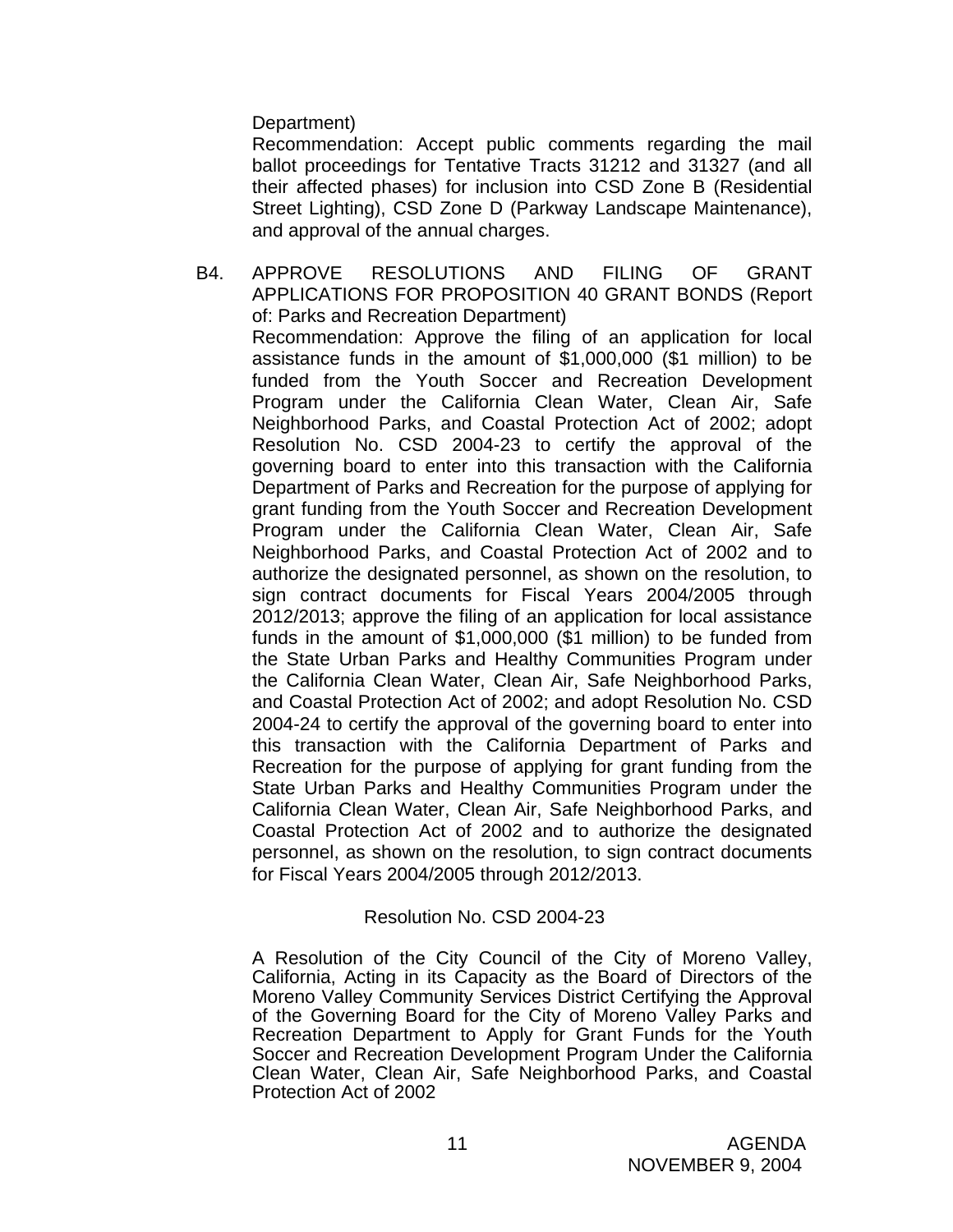### Resolution No. CSD 2004-24

 A Resolution of the City Council of the City of Moreno Valley, California, Acting in its Capacity as the Board of Directors of the Moreno Valley Community Services District Certifying the Approval of the Governing Board for the City of Moreno Valley Parks and Recreation Department to Apply for Grant Funds for the State Urban Parks and Healthy Communities Program Under the California Clean Water, Clean Air, Safe Neighborhood Parks, and Coastal Protection Act of 2002

- B5. MORENO VALLEY RANCH SPECIFIC PLAN 193 REDUCE PARK FACILITY PAYMENT BOND FOR PLANNING AREAS 24, 25, 32, 49, 49A, AND 50 – SUBDIVIDER – MC KENZIE VISTA, LP, P.O. BOX 178, BOW, WA 98232 (Report of: Parks and Recreation Department) Recommendation: Approve a \$507,108.42 reduction to the Park Facility Payment Bonds for Planning Areas 24, 25, 32, 49, 49A, and 50; and authorize the Director of Parks and Recreation to reduce the Park Facility Payment Bond by \$507,108.42.
- B6. MODIFICATION TO CONDITIONS OF APPROVAL FOR TRACT 31128 TO PERMIT THE ISSUANCE OF ADDITIONAL BUILDING PERMITS (Report of: Parks and Recreation Department) Recommendation: Approve the modification of the Conditions of Approval and allow DR Horton to obtain 73 building permits for Tract 31128 prior to the completion of the equestrian/multi-use trail.

## **C. CONSENT CALENDAR** - **COMMUNITY REDEVELOPMENT AGENCY**

- C1. ORDINANCES FIRST READING BY TITLE ONLY Recommendation: Waive reading of all Ordinance Introductions and read by title only.
- C2. MINUTES REGULAR MEETING OF OCTOBER 12, 2004 (Report of: City Clerk's Department) Recommendation: Approve as submitted.

### **D. CONSENT CALENDAR** - **BOARD OF LIBRARY TRUSTEES**

D1. ORDINANCES - FIRST READING BY TITLE ONLY Recommendation: Waive reading of all Ordinance Introductions and read by title only.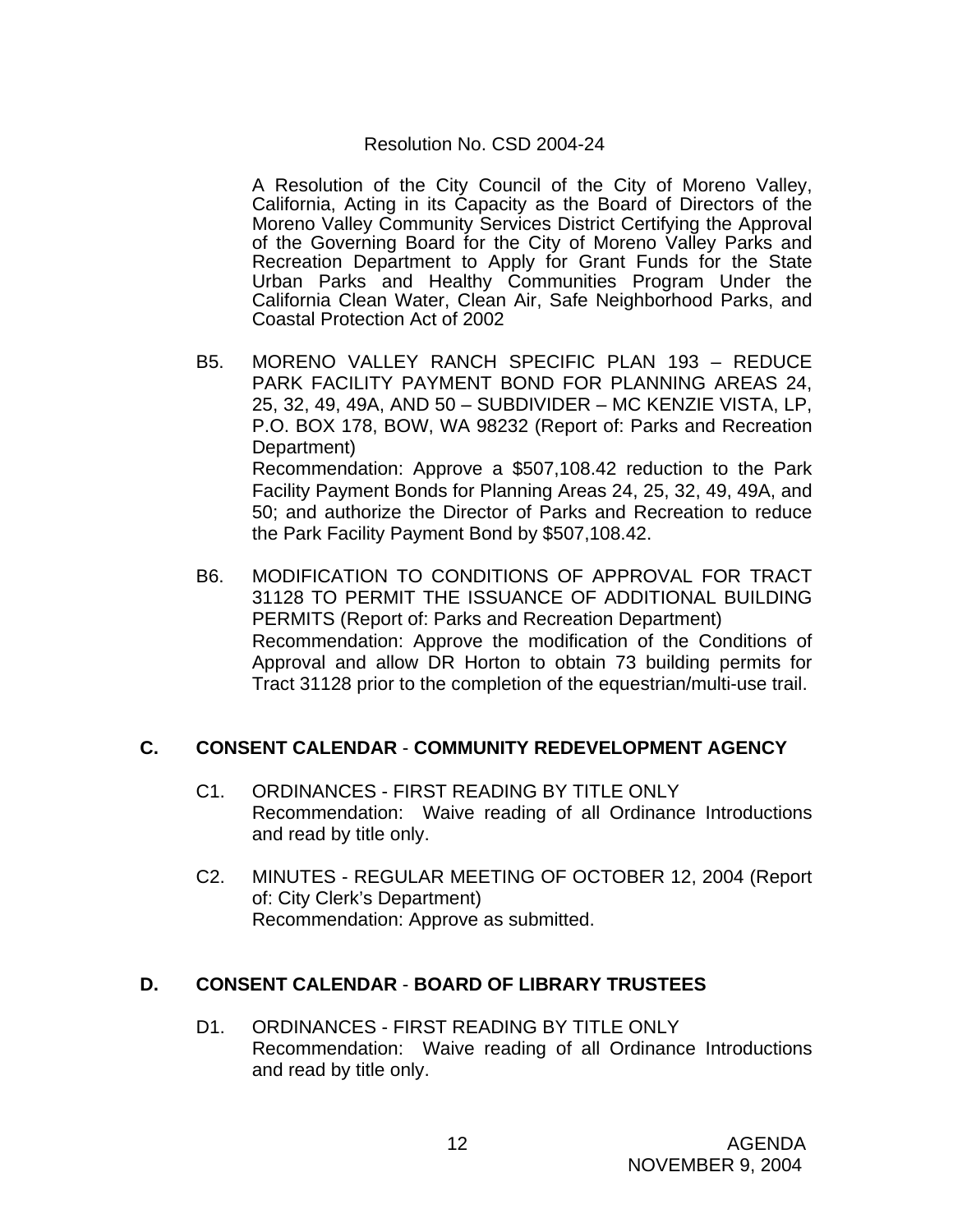D2. MINUTES - REGULAR MEETING OF OCTOBER 12, 2004 (Report of: City Clerk's Department) Recommendation: Approve as submitted.

# **E. PUBLIC HEARINGS**

Questions or comments from the public on a Public Hearing matter are limited to five minutes per individual and must pertain to the subject under consideration.

 Those wishing to speak should complete and submit a GOLDENROD speaker slip to the Bailiff.

E1. A PUBLIC HEARING FOR AN ASSUMPTION OF JURISDICTION BY CITY COUNCIL FOR A PLOT PLAN APPLICATION (PA03- 0014) CONSISTING OF THREE INDUSTRIAL BUILDINGS ON A 73-ACRE PARCEL OF LAND WITHIN A BUSINESS PARK AND INDUSTRIAL LAND USE DISTRICT. THE PROPOSED PROJECT, SUBMITTED BY THE APPLICANT, KCT CONSULTANTS, IS LOCATED ON THE SOUTHEAST SECTION OF HEACOCK STREET AND IRIS AVENUE (CONTINUED FROM SEPTEMBER 28, 2004) (Report of Community & Economic Development Department)

Recommendation: That the City Council:

- 1. Adopt a Negative Declaration for PA03-0014 (Plot Plan), pursuant to the requirements of the California Environmental Quality Act (CEQA) Guidelines; and
- 2. Approve Resolution No. 2004-72, approving Plot Plan No. PA03-0014, based on the findings contained in the Resolution, and subject to the Conditions of Approval included as Exhibit A of the resolution.

### Resolution No. 2004-72

 A Resolution of the City Council of the City of Moreno Valley, approving PA03-0014, a Plot Plan to Construct Three Industrial Warehouse Buildings; Building "A" 449,040 Sq. Ft., Building "B" 649,682 Sq. Ft. and Building "C" 394,840 Sq. Ft. on a 73-Acre Parcel Within the Moreno Valley Industrial Specific Plan Area (SP208)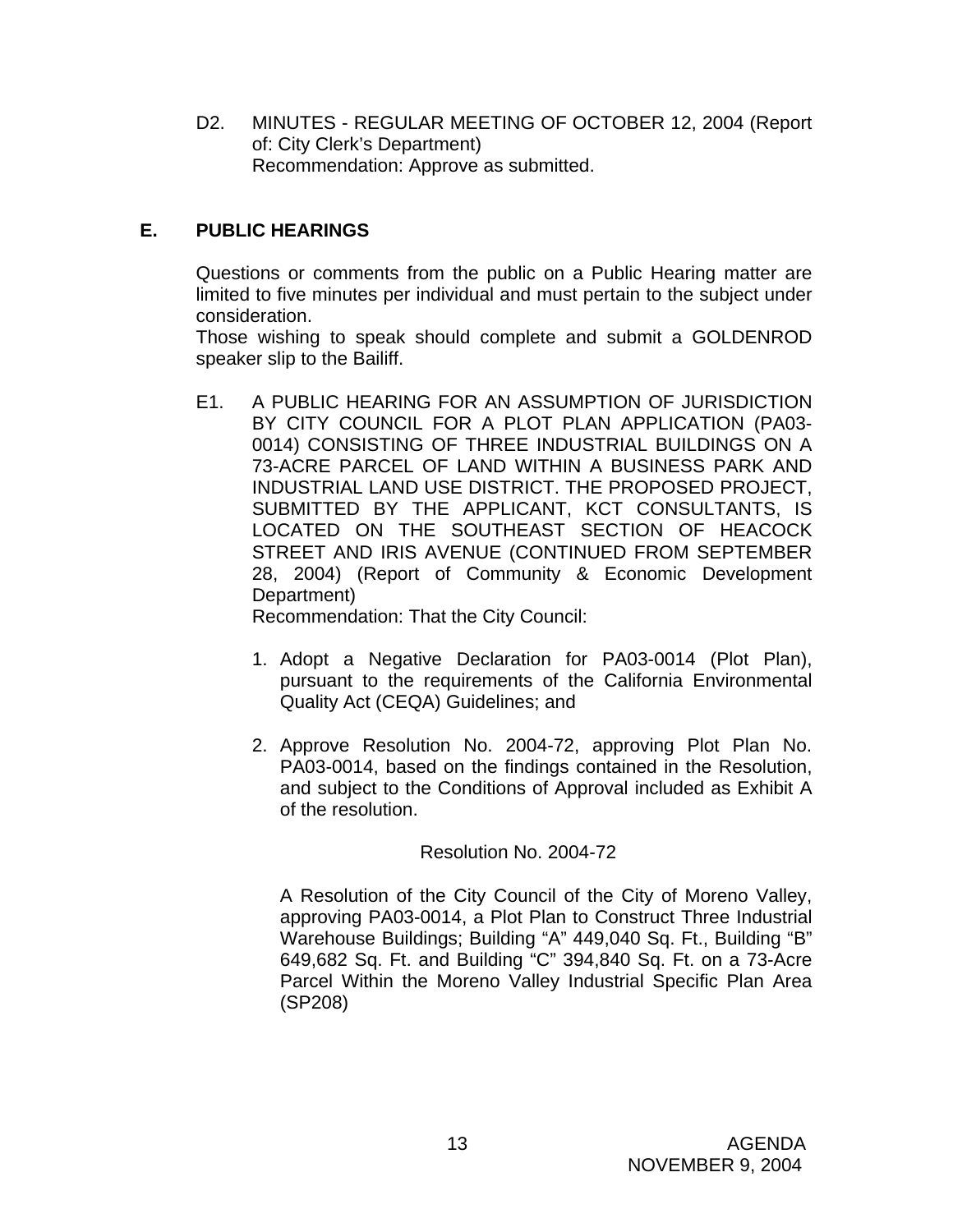# **F. ITEMS REMOVED FROM CONSENT CALENDARS FOR DISCUSSION OR SEPARATE ACTION**

# **G. REPORTS**

- G1. CITY COUNCIL REPORTS ON REGIONAL ACTIVITIES
	- a) Report on March Joint Powers Authority by Mayor Pro Tem **Stewart**
- G2. TELECOMMUNICATIONS LICENSE AGREEMENT WITH SPRINT PCS ASSETS, LLC, A DELAWARE LIMITED LIABILITY COMPANY (Report of: Public Works Department)<br>Recommendation: Authorize the Mayor to execute Recommendation: Authorize the Mayor to execute a Telecommunications License Agreement with Sprint PCS Assets, LLC, a Delaware Limited Liability Company for approximately 792 square feet of ground space on the property known as John F. Kennedy Park.
- G3. AFFIRMATION AND RATIFICATION OF RIGHT OF ENTRY AND ACCEPTANCE OF AGREEMENT FOR CONVEYANCE OF EASEMENT FROM MW INVESTMENT COMPANY TO CITY OF MORENO VALLEY; OR AFFIRMATION AND RATIFICATION OF RIGHT OF ENTRY, AND PROCEEDING WITH EMINENT DOMAIN FOR REAL PROPERTY INTERESTS AT SOUTHEAST CORNER OF DAY STREET AND IRONWOOD AVENUE, PROJECT NO. 04-41678724 (Report of: Public Works Department) Recommendation: That the City Council:
	- 1. Affirm and ratify the "Right of Entry Including Reservation of Right to Contest Compensation" and accept and authorize the Mayor to execute a modified "Agreement for Conveyance of Easement from MW Investment Company to City of Moreno Valley for Real Property Interests at Southeast Corner of Day Street and Ironwood Avenue, bearing Assessor Parcel No. 291- 100-052."; OR
	- 2. Affirm and ratify the "Right of Entry Including Reservation of Right to Contest Compensation" and proceed with eminent domain if unable to reach an agreement with MW Investment Company for real property interests at southeast corner of Day Street and Ironwood Avenue, bearing Assessor Parcel No. 291- 100-52.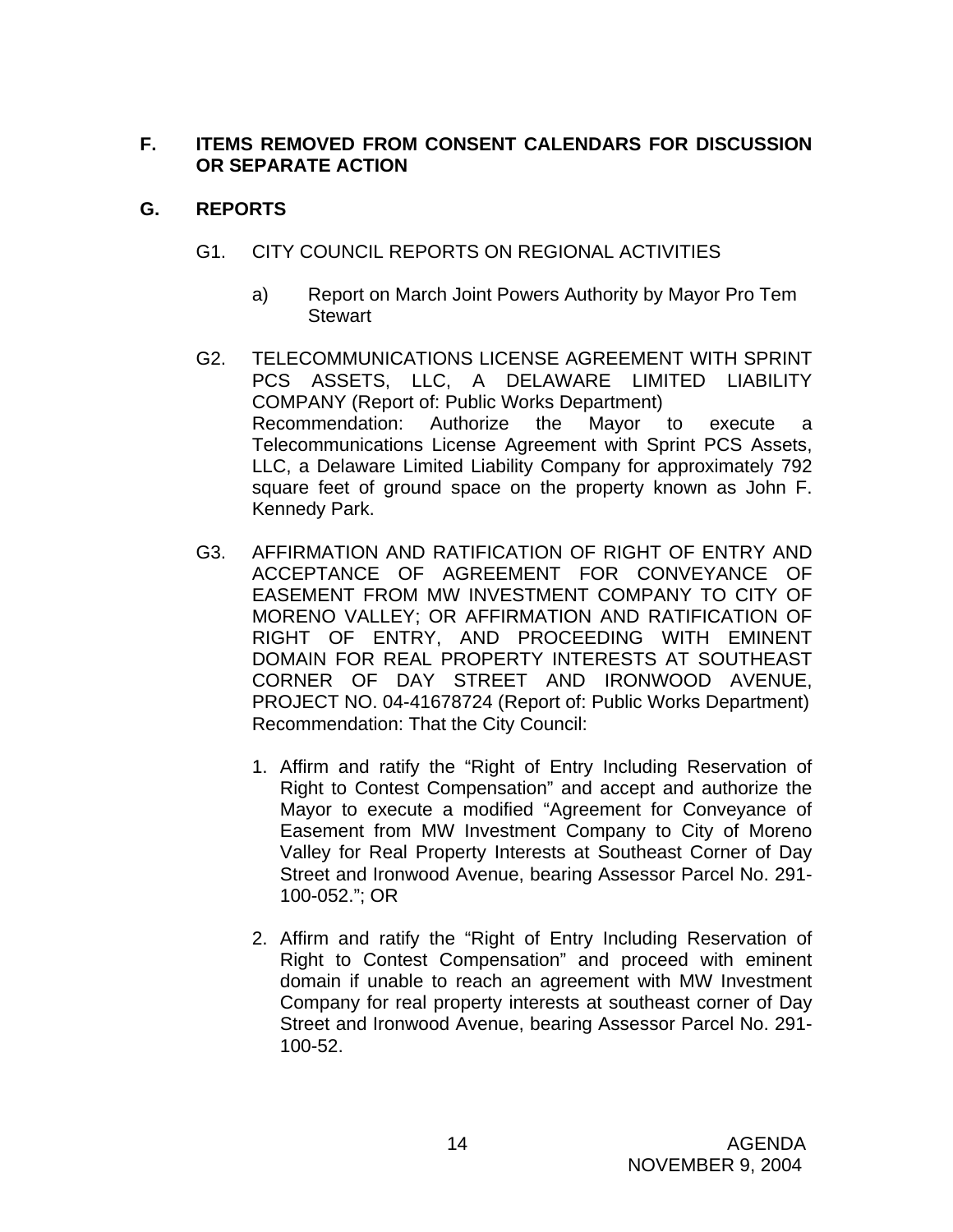- G4. 2003-2004 LEGISLATIVE YEAR END SUMMARY (Report of: Assistant City Manager) Recommendation: That the City Council receive and file the Legislative Year End Summary, which will be the final report for the year until the California Senate and Assembly reconvene and begin the 2005-2006 session.
- G5. CITY MANAGER'S REPORT (Informational Oral Presentation not for Council action)

# **H. LEGISLATIVE ACTIONS**

ORDINANCES - 1ST READING AND INTRODUCTION

- H1. INTRODUCE ORDINANCE NO. 673 DESIGNATING SPEED LIMIT RECERTIFICATION ON VARIOUS STREETS (Report of: Public Works Department) Recommendation: That the City Council:
	- 1. Receive and file this report; and
	- 2. Introduce Ordinance No. 673, amending Section 12.20.020 of Chapter 12.20 of the City of Moreno Valley Municipal Code designating prima facie speed limits on certain streets (as listed on the Ordinance) and directing the City Engineer to take certain action respect thereto. (Roll call required)

Ordinance No. 673

An Ordinance of the City Council of the City of Moreno Valley, California, Amending Section 12.20.020 of the City of Moreno Valley Municipal Code Relating to a Prima Facie Speed Limit for Certain Streets

ORDINANCES - 2ND READING AND ADOPTION

H2. ORDINANCE NO. 672 EXTENDING INTERIM URGENCY ORDINANCE NO. 652 PROHIBITING THE ESTABLISHMENT OF INDOOR SWAP MEETS/MINI-MALLS PENDING ADOPTION OF A PERMANENT ORDINANCE (RECEIVED FIRST READING AND INTRODUCTION OCTOBER 19, 2004 ON A 5-0 VOTE) (Report of Community and Economic Development /City Attorney Department) Recommendation: Adopt Ordinance No. 672.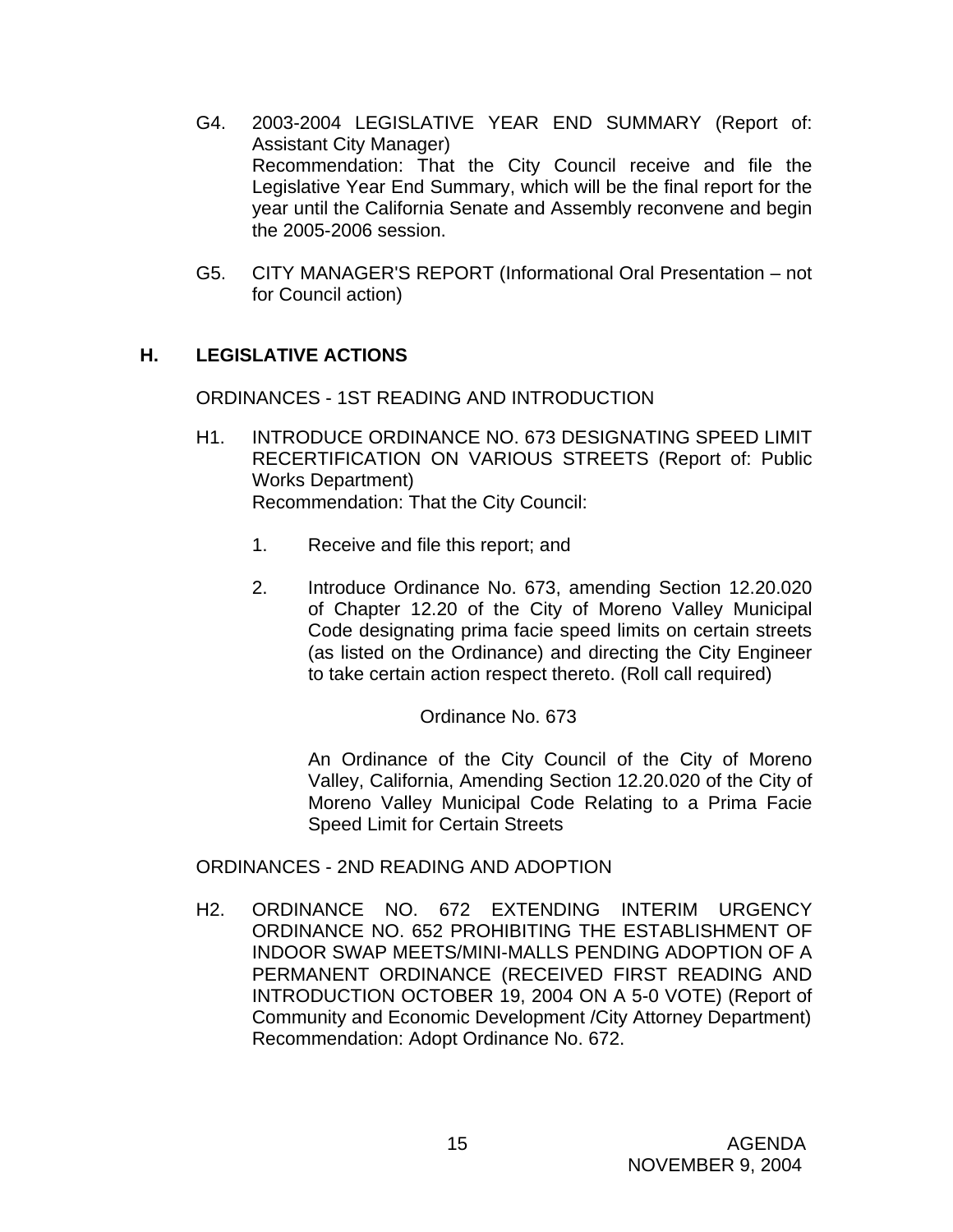#### Ordinance No. 672

 An Ordinance of the City Council of the City of Moreno Valley, California, Further Extending Interim Urgency Ordinance 652, Prohibiting the Establishment of Indoor Swap Meets/Mini-Malls Pending the Completion of a Study and Adoption of Permanent Ordinances, Policies and Standards Pursuant to Section 65858 of the California Government Code

H3. ORDINANCE NO. 670, AN ORDINANCE OF THE CITY COUNCIL OF THE CITY OF MORENO VALLEY, CALIFORNIA, APPROVING A MUNICIPAL CODE AMENDMENT (PA04-0085) TO CHANGE PARKING REQUIREMENTS FOR MULITPLE-FAMILY RESIDENTIAL LAND USES IN TABLE 9.11.040A-12, AND SECTIONS 9.11.040.C, 9.11.060.B, AND 9.16.140.B22.D (RECEIVED FIRST READING AND INTRODUCTION OCTOBER 12, 2004 ON A 4-0-1 VOTE) (COUNCIL MEMBER BATEY ABSENT) (Report of: Community and Economic Development Department)

Recommendation: Adopt Ordinance No. 670.

#### Ordinance No. 670

 An Ordinance of the City Council of the City of Moreno Valley, California, Approving a Municipal Code Amendment (PA04-0085) to Change Parking Requirements for Mulitple-Family Residential Land Uses in Table 9.11.040A-12, and Sections 9.11.040.C, 9.11.060.B, and 9.16.140.B22.d.

H4. ORDINANCE NO. 671, AN ORDINANCE OF THE CITY COUNCIL OF THE CITY OF MORENO VALLEY, CALIFORNIA, AMENDING TITLE 9 OF THE CITY OF MORENO VALLEY MUNICIPAL CODE REGARDING THE DELINEATION OF ZONING BOUNDARIES (RECEIVED FIRST READING AND INTRODUCTION ON OCTOBER 12, 2004 ON A 4-0-1 VOTE) (COUNCIL MEMBER BATEY ABSENT) (Report of: Community and Economic Development Department)

Recommendation: Adopt Ordinance No. 671.

### Ordinance No. 671

 An Ordinance of the City Council of the City of Moreno Valley, California, Amending Title 9 of the City of Moreno Valley Municipal Code Regarding the Delineation of Zoning Boundaries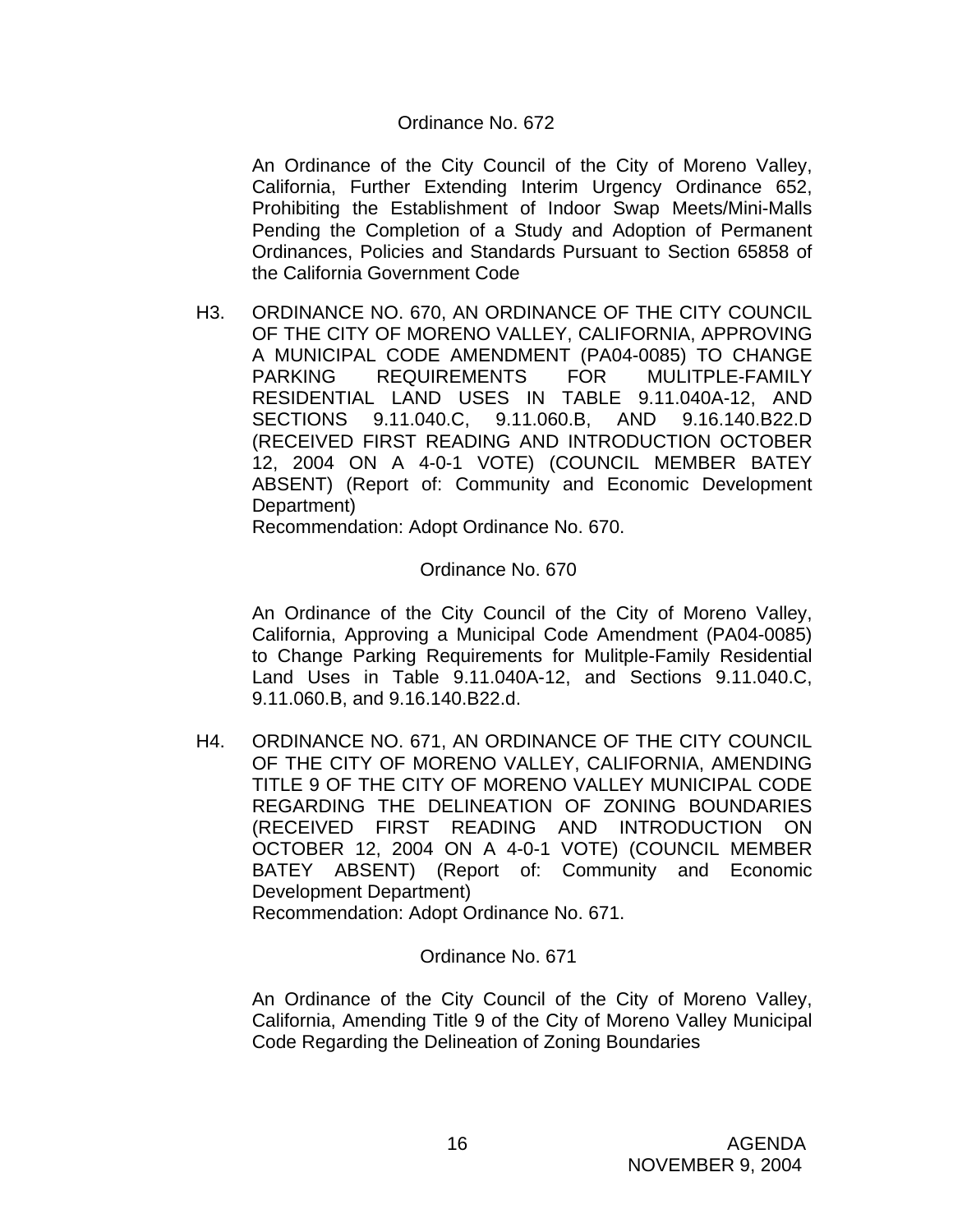### ORDINANCES - URGENCY ORDINANCES - NONE

## RESOLUTIONS – NONE

## PUBLIC COMMENTS **ON ANY SUBJECT NOT ON THE AGENDA** UNDER THE JURISDICTION OF THE CITY COUNCIL

Those wishing to speak should complete and submit a BLUE speaker slip to the Bailiff. There is a three-minute time limit per person. All remarks and questions shall be addressed to the presiding officer or to the City Council and not to any individual Council member, staff member or other person.

# **CLOSING COMMENTS AND/OR REPORTS OF THE CITY COUNCIL, COMMUNITY SERVICES DISTRICT, OR COMMUNITY REDEVELOPMENT AGENCY**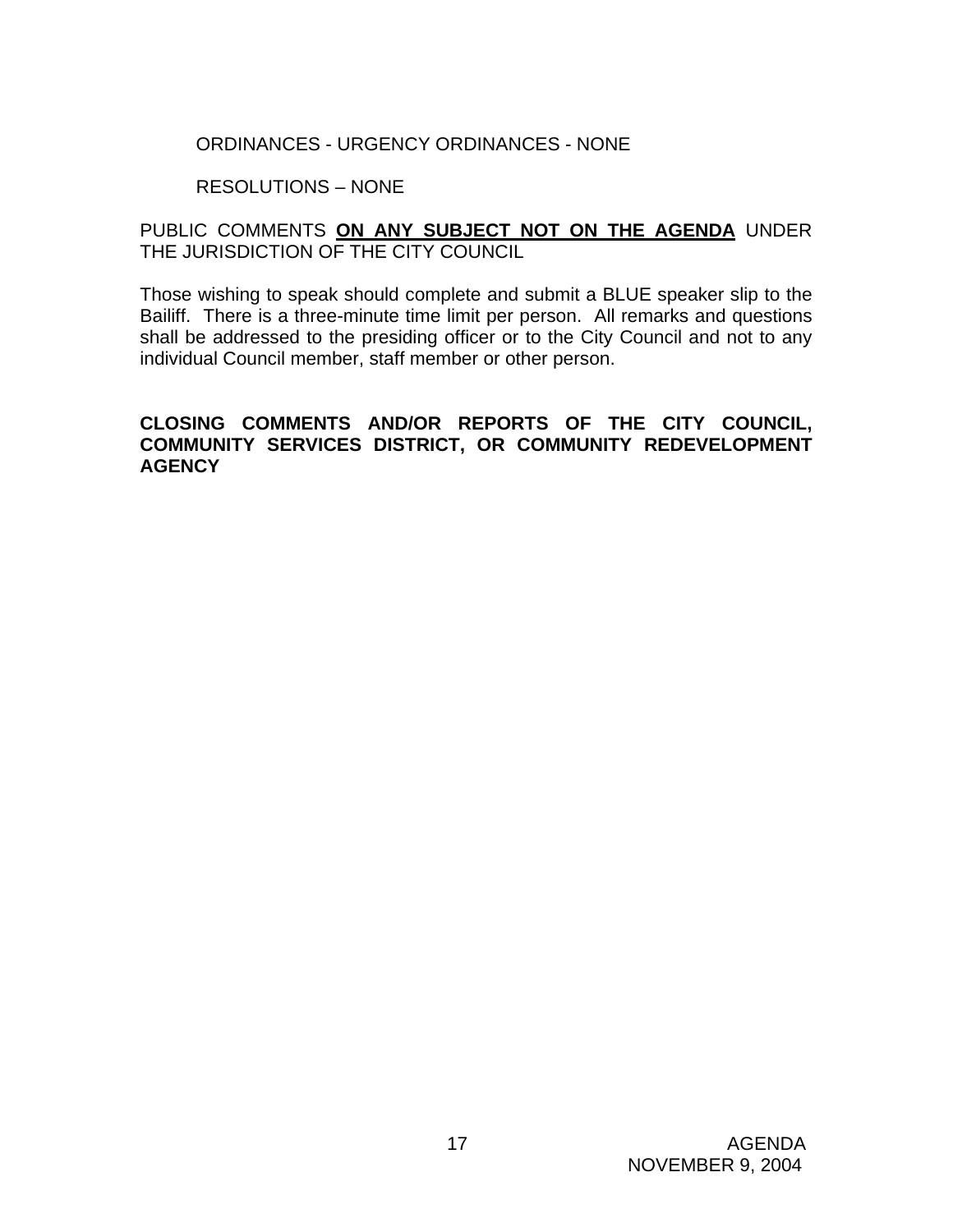# **CLOSED SESSION**

### **PUBLIC COMMENTS ON CLOSED SESSION ITEMS**

A Closed Session of the City Council, Community Services District and Community Redevelopment Agency of the City of Moreno Valley will be held in the Finance Conference Room, Second Floor, City Hall. The City Council will meet in Closed Session to confer with its legal counsel regarding the following matter(s) and any additional matter(s) publicly and orally announced by the City Attorney in the Council Chamber at the time of convening the Closed Session.

## • **PUBLIC COMMENTS ON MATTERS ON THE CLOSED SESSION AGENDA UNDER THE JURISDICTION OF THE CITY COUNCIL**

There is a three-minute time limit per person. Please complete and submit a BLUE speaker slip to the City Clerk. All remarks and questions shall be addressed to the presiding officer or to the City Council and not to any individual Council member, staff member or other person.

The Closed Session will be held pursuant to Government Code:

- 1) SECTION 54956.9(b)(1) CONFERENCE WITH LEGAL COUNSEL SIGNIFICANT EXPOSURE TO LITIGATION Number of Cases: -2-
- 2) SECTION 54956.9(c) CONFERENCE WITH LEGAL COUNSEL INITIATION OF LITIGATION Number of Cases: -2-
- 3) SECTION 54956.8 REAL ESTATE NEGOTIATIONS
	- a) City Negotiator: Trent Pulliam

| Assessor's Parcel No. | <b>Owner's Name</b>            |
|-----------------------|--------------------------------|
| 296-162-012           | <b>Regional Properties</b>     |
| 296-212-034           | <b>Regional Properties</b>     |
| 296-212-062           | <b>Regional Properties</b>     |
| 296-212-064           | <b>Regional Properties</b>     |
| 296-223-001           | <b>Regional Properties</b>     |
| 482-383-005           | Southwest Bank                 |
| 481-671-010           | <b>Dink Properties</b>         |
| 482-672-022           | <b>Sunnymead Joint Venture</b> |
|                       |                                |